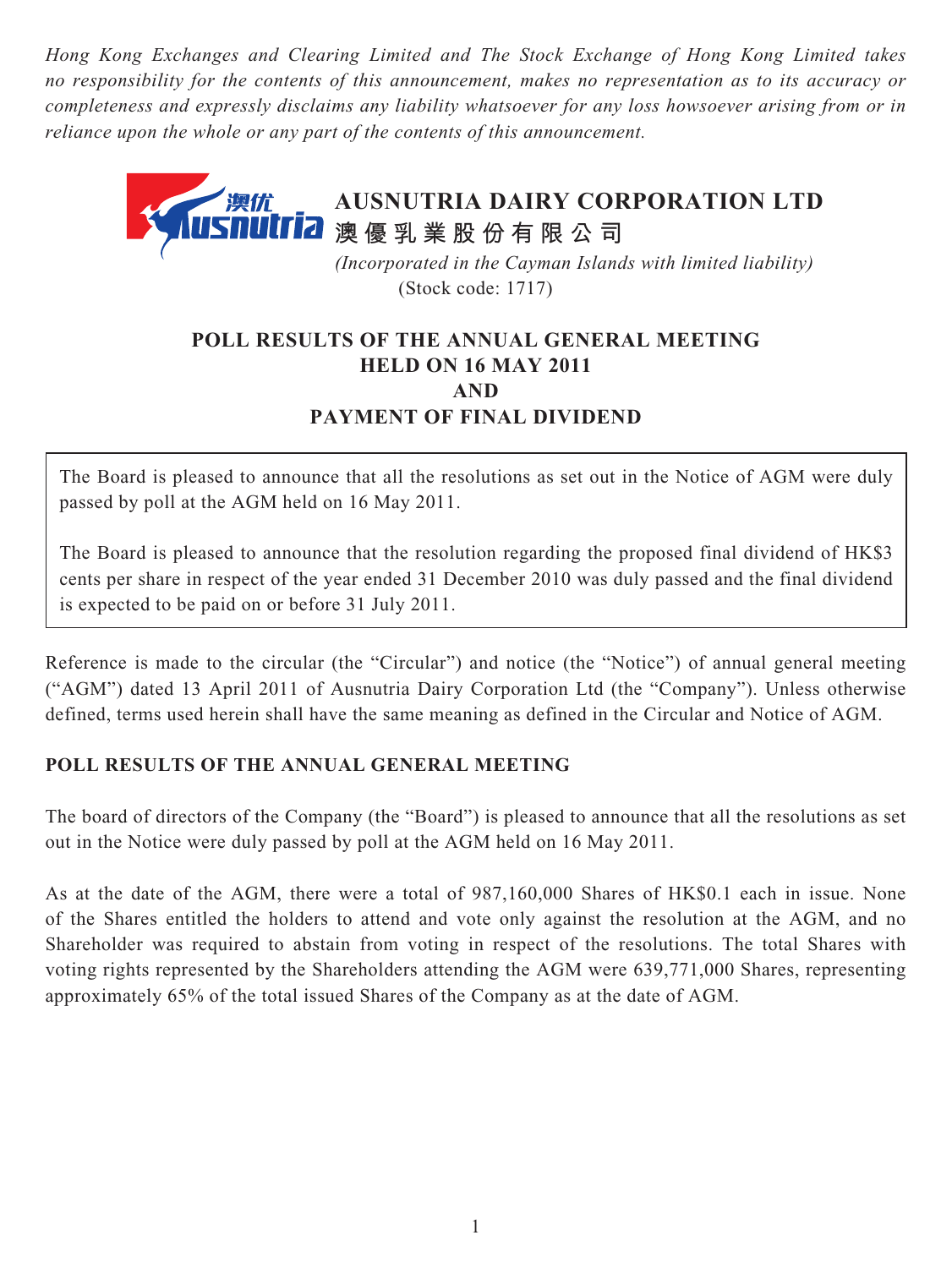The Company's Hong Kong branch share registrar, Computershare Hong Kong Investor Services Limited, was appointed as the scrutineer for the vote-taking at the AGM. The following are the poll results of the resolutions passed at the AGM:

|                             |                                                            | For                     | <b>Against</b>          |
|-----------------------------|------------------------------------------------------------|-------------------------|-------------------------|
| <b>Ordinary resolutions</b> |                                                            | <b>Number of Shares</b> | <b>Number of Shares</b> |
|                             |                                                            | (% of voting Shares)    | (% of voting Shares)    |
| 1.                          | To receive and consider the audited consolidated financial | 639,767,000             | 3,000                   |
|                             | statements and the Reports of the Directors and the        | $(99.999531\%)$         | (0.000469%)             |
|                             | Auditors for the year ended 31 December 2010               |                         |                         |
| 2.                          | To re-elect directors:<br>a)                               |                         |                         |
|                             | To re-elect Ms. Ng Siu Hung as Executive<br>(i)            | 639,771,000             | $\theta$                |
|                             | Director                                                   | $(100.000000\%)$        | $(0.000000\%)$          |
|                             | To re-elect Mr. Jason Wan as Independent Non-<br>(ii)      | 639,770,000             | 1,000                   |
|                             | exeuctive Director                                         | $(99.999844\%)$         | $(0.000156\%)$          |
|                             | (iii) To re-elect Mr. Qiu Weifa as Independent Non-        | 639,770,000             | 1,000                   |
|                             | exeuctive Director                                         | $(99.999844\%)$         | (0.000156%)             |
|                             | To authorise the Board to fix their remuneration<br>(b)    | 639,768,000             | 3,000                   |
|                             |                                                            | $(99.999531\%)$         | (0.000469%)             |
| 3.                          | To declare a final dividend                                | 639,771,000             | $\Omega$                |
|                             |                                                            | $(100.000000\%)$        | $(0.000000\%)$          |
| 4.                          | To re-appoint Ernst $&$ Young as auditors and to authorise | 639,771,000             | $\Omega$                |
|                             | the Board to fix their remuneration                        | $(100.000000\%)$        | $(0.000000\%)$          |
| 5.                          | To approve the renewal of the Issue Mandate                | 630,552,000             | 9,219,000               |
|                             |                                                            | $(98.559016\%)$         | $(1.440984\%)$          |
| 6.                          | To approve the renewal of the Repurchase Mandate           | 639,771,000             | $\Omega$                |
|                             |                                                            | $(100.000000\%)$        | $(0.000000\%)$          |
| 7.                          | To approve the addition of repurchased securities to the   | 630,561,000             | 9,210,000               |
|                             | Issue Mandate stated under Resolution No. 5                | $(98.560422\%)$         | (1.439578%)             |

## **PAYMENT OF FINAL DIVIDEND**

The Board is pleased to announce that the resolution regarding the proposed final dividend of HK\$3 cents per share in respect of the year ended 31 December 2010 was duly passed.

The Company has appointed Bank of China (Hong Kong) Trustees Limited as the receiving agent (the "Receiving Agent") and will pay to the Receiving Agent the final dividend declared. The Receiving Agent will hold the dividend by way of trust on behalf of the Shareholders until payment. Such final